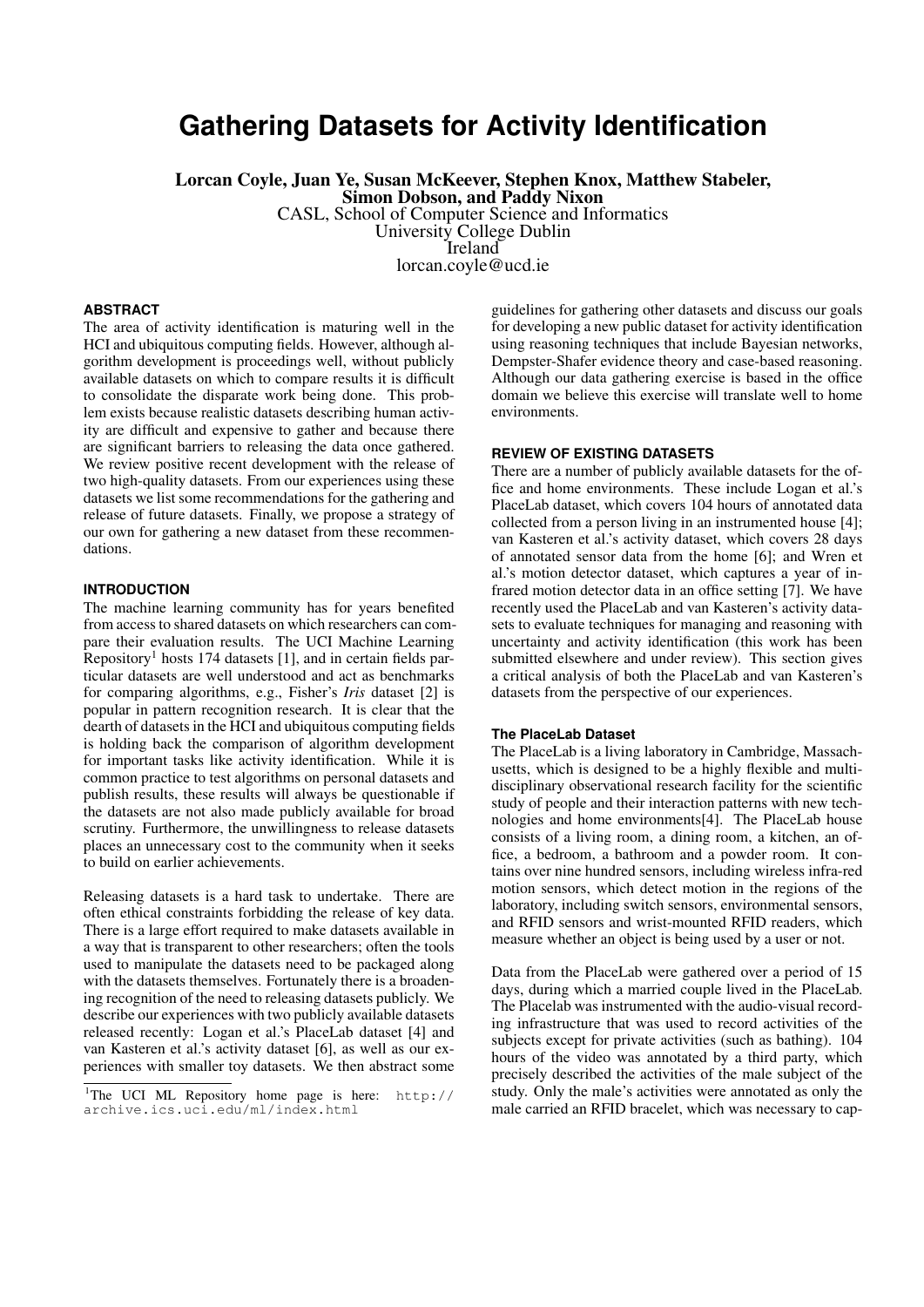ture interactions with tagged household artifacts.

The PlaceLab dataset is rich and contains well annotated activities with plenty of overlapping sensor data and as such should be ideal for testing activity identification algorithms. However, it has a number of limitations (these are also included in [4]): the most serious of these is that it is impossible to distinguish between the sensor readings that are reacting to the female subject and those that are reacting to the male. Given this limitation, we suggest that it would be sensible to annotate the dataset with the times where only the male subject is in the home to make it possible to use these times to train the system to react to his activities alone. In reality, it is impossible to tell when both subjects are in the house and when only one is. Algorithms thus have to contend with noisy data coming from ghost readings from the female subject while trying to learn and predict the activities of the male. Without the ability to distinguish between which user is triggering many of the sensor readings, datasets with multiple participants are not as useful as they could be for activity recognition, unless the goal is to recognize group activities — in fact the reason the results presented by Logan et al's were so reasonable was that often the couple did things together in the same location [4].

## **Van Kasteren et al.'s Activity Dataset**

Van Kasteren et al.'s activity dataset $2$  captures the activities of a single user in a three-room apartment over a period of 28 day [6]. Data are gathered from 14 state-change sensors installed in doors, cupboards, the refrigerator and a toilet flush. Annotations were provided in real-time by the user himself using a Bluetooth headset. Although this dataset is not as comprehensive as the PlaceLab dataset it does have a number of advantages. Since the dataset captures the activities of only one user there is not the same problem of ghost sensor readings from activities that are not annotated. Also, since the annotations are done by the subject themselves in realtime the cost of annotating video post hoc is avoided.

#### **Toy Datasets**

Rather than using publicly available datasets it is possible to develop simple toy datasets that allow proof-of-concept demonstrations of algorithms to be presented. In fact, we have built a number of these datasets ourselves. McKeever et al. put together a five-day dataset using three sensors, which we used to demonstrate an uncertainty model for context [5]. A similar dataset, covering 5 different days and backed by diary annotation was used to demonstrate Ye et al.'s earlier work on Situation Lattices [9, 10]. The sensors used gave us three types of information: the first is precise location data from our in-house Ubisense system, whereby a user wears a locator tag. The second is a computer activity sensor is installed on the user's desktop computer that flags when mouse or keyboard is used. The third sensor polls the user's web calendar to determine their schedule of meetings versus unscheduled time. The user maintained a manual diary in order to annotate their activities during the

period. These annotations were based on a small number of pre-determined activities of "busy", "break" or "meeting", where the user was always assumed to be in one and only one of these activities.

These toy datasets were useful for proof of concept. They also thought us valuable lessons, which we can employ on future dataset collection. The synchronization of each sensor system, and the diary itself must be carefully maintained. It is difficult to accept diary data generated by a user as being fully accurate as they go about their business - especially when one of the activities to be recorded is "busy". From these lessons we believe that the video-based annotations used in the PlaceLab dataset, and to a lesser extent the realtime spoken annotations gathered by van Kasteren are more trustworthy in this respect.

When speaking about the sensor data we gathered, the reliability of data from tag-based location systems is always questionable given users' propensity to leave their tag behind or the possibility that a tag may break. While gathering our datasets we had to throw away a day's worth of data because a tag was found to be broken. We also found the calendar to be somewhat unreliable as users did not always attend meetings marked in their calendars, nor did they take lunch at prescheduled times. Despite these limitations, and in contrast to our initial expectations, we found that even using these three simple sensors was enough to provide useful toy datasets.

# **GATHERING DATASETS FOR ACTIVITY IDENTIFICATION**

When making recommendations about gathering new datasets for activity identification we must first acknowledge the PlaceLab dataset as the gold standard for developing new datasets. Van Kasteren et al.'s dataset offers significant benefits too as it releases not only the dataset itself but also the software used for the annotation process. We take inspiration from these datasets as well as from our own limited experiences with toy datasets when outlining our guidelines for gathering new datasets:

- The focus of attention must be on the annotation process - this is where the real value of any dataset is. This means that it is necessary to decide in advance which data is to be annotates and what the annotations will be used for.
- It should be possible to re-annotate a dataset again if the purpose of the evaluation changes. This might mean reexamining the video data and adding additional annotation streams in parallel to the original annotation. This requires the capability of representing and releasing multiple annotation streams for each dataset.
- It should be decided in advance whether to goal is to capturing a single user's activities or multiple people's activities. If the goal is to only capturing a single user's activities but the sensors may react to additional users it is necessary to internalize the externalities as possible, and ensure that all sensor readings are related to the user we are interested in and not to ghost users. If there are sensors react to other users, e.g., guests, an effort should be

<sup>&</sup>lt;sup>2</sup>Van Kasteren et al.'s dataset is available for download here: http://staff.science.uva.nl/stlmkaste/ http://staff.science.uva.nl/~tlmkaste/ research/software.php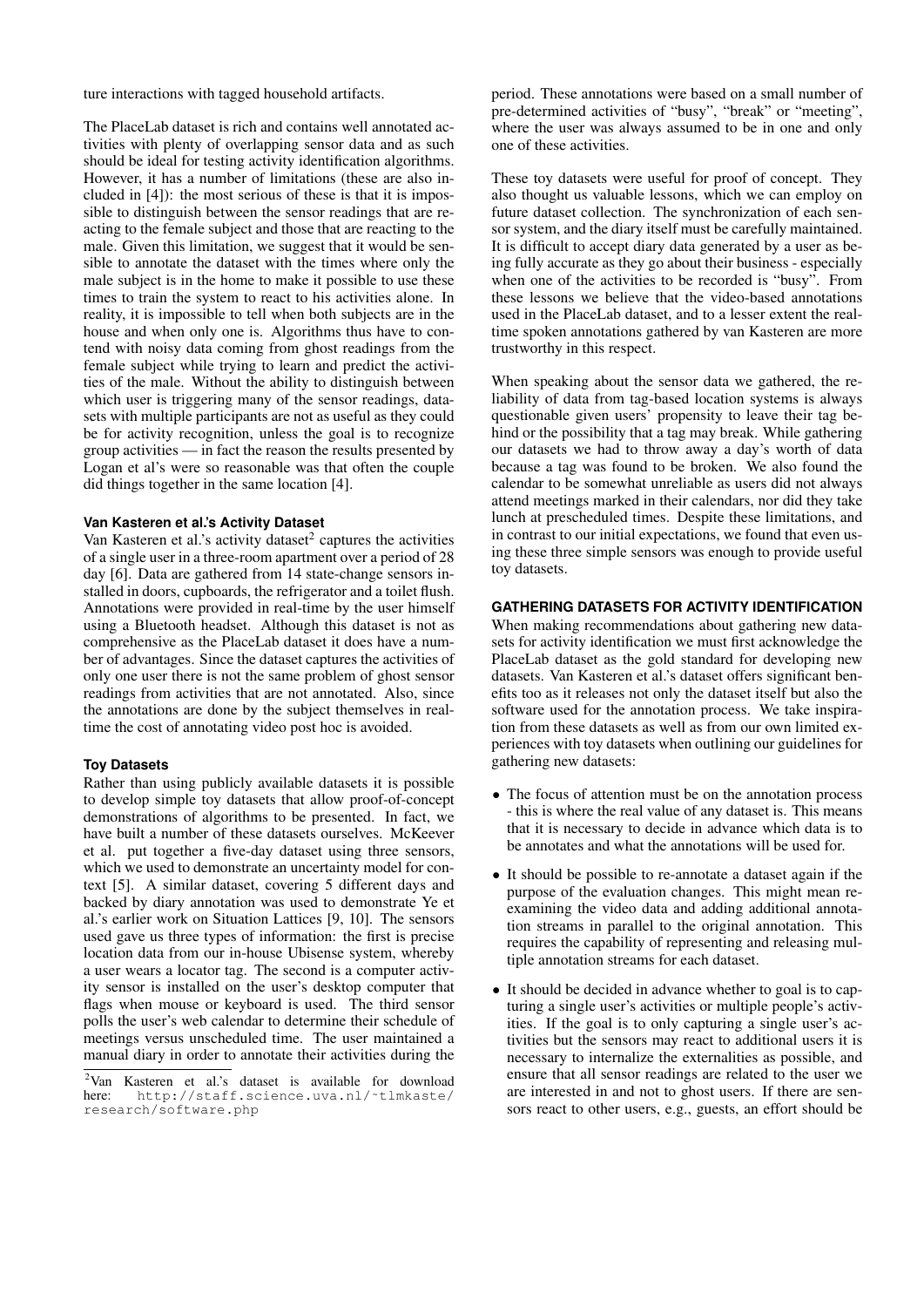made to annotate those activities.

- To focus of annotation should be to capture the activities that are most interesting. This means balancing the annotation effort towards interesting activities that might not actually happen often rather than over-annotating common but uninteresting activities. In the home field it is typical to see datasets that have only a small quantity of annotations devoted to interesting activities (e.g., hygiene activities, which are interesting from a health perspective).
- When there is any doubt as to the correctness of a part of the dataset it must be possible to either remove it or flag it as being of dubious quality. This flagging should be included in the dataset as another annotation stream.

In order to make it easier to reuse a dataset the following considerations should be made:

- In order to reuse a dataset, there should be an unambiguous explanation of the data fields in each sensor file, clear listing of sensor reading filenames and mapping of annotations to users, if the dataset is tracking multiple users.
- When gathering new datasets, precision and accuracy should be quantified for each sensor and this data should be included this information in the dataset.

Although we gathered fine-grained location data for our toy datasets (i.e., x, y, z coordinates at a cm scale) this was not the form that the data was actually used. We abstracted location data and clipped the sensor readings into symbolic locations at a room granularity. We used similar mappings with time, raising it from a fine per-second granularity to a broader symbolic time of day. However, when we published our toy dataset these mappings were not also released. Without these mappings between sensor data and the actual context data used in our experiments it is difficult to reproduce our results. When experimental results are published along with a dataset, these mappings must also be exposed.

Although more sensors are better when gathering a dataset, there is a problem for third-party developers when there is no awareness of the interplay between sensors, or the level of uncertainty associated with them. In order to smooth the learning curve, it would be useful if the developers of datasets were able to highlight subsets of the sensor set and annotation space where sensor data matches well with expected accuracies. By publishing ideal results on these subsets of the dataset it is easier to bootstrap new users of the dataset. From a practical perspective, the ideal solution is to include as many sensors in the data gathering effort but to mark subsets of the dataset as being more accurate or useful for bootstrapping third-party researchers.

# **PROPOSED CASL ACTIVITY RECOGNITION DATASET**

We are currently building a number of overlapping sensor networks across our research centre, the Complex & Adaptive Systems Laboratory (CASL<sup>3</sup>). CASL is a  $2500$  square meter research facility containing more than 175 researchers

from a number of disciplines, including mathematics, engineering, and computational science. CASL occupies a five floor building and currently we are gathering Bluetooth and Ubisense data from the communal coffee/lunch area on the fifth floor and offices area on the third floor.

From our experiences with publicly-available datasets, and from the guidelines listed above we are gathering a new activity recognition dataset for public release. We are introducing a number of additional sensors to our research space beyond the Ubisense, computer activity monitor, and calendar sensors used in our earlier toy datasets. While many of these sensors are already functioning and data gathering is underway, the more important and difficult task of annotation has not yet commenced. Here we outline our existing capture strategies, then we outline additional sensors we will integrate, and finally we outline our annotation strategy. Our goal is to capture users' activity in our office environment, to test our sensor systems, and to use our experiences to gather more natural, home and office datasets.

#### **Sensor Infrastructure**

We will gather sensor data from various sources within the CASL building. Location data will be gathered at a precise granularity using *Ubisense* and at room-level granularity using *Bluetooth*. Using a number of Bluetooth spotters we are logging simple information about the location of all Bluetooth devices in CASL. The software that gathers this data is part of Basadaeir<sup>4</sup>, which acts as an API exposing the sensor data gathered in CASL. Basadaeir's website currently exposes location data gathered from mobile phones to provide an in-out board application. We are also capturing calendar data from a number of users, which captures the times they are scheduled to attend meetings and take lunch.

Participants will be asked to keep their Bluetooth-enabled phone with them at all times and to wear an active Ubisense tag. We will also track user's schedules with a *google calendar* sensor and *instant messaging statuses* will be recorded. We have also placed *pressure pads* under the carpet in boundary areas between rooms and under desks to capture the times people enter and leave those locations. Since the pressure pads have no concept of identity they offer a challenge in a multi-user environment.

A separate data gathering exercise is going on in CASL that follows on from collaborative work done by Lavelle et al. [3], which gathers the Bluetooth and WiFi IDs and signal strengths of all devices seen by a number of smart phone users. In the future it should be possible to match up the CASL dataset, which captures the sensor readings gathered by the environment (e.g., Bluetooth spotters), with the data gathered by each user's smart phones looking out at the environment. This is made possible because all data is timestamped, and because many of the users are participants in both studies. This collaboration would add value to both data gathering exercises.

### **Annotation Strategy**

<sup>3</sup>The CASL website is here: http://casl.ucd.ie

<sup>4</sup>Basadaeir's webpage is here: http://basadaeir.ucd.ie